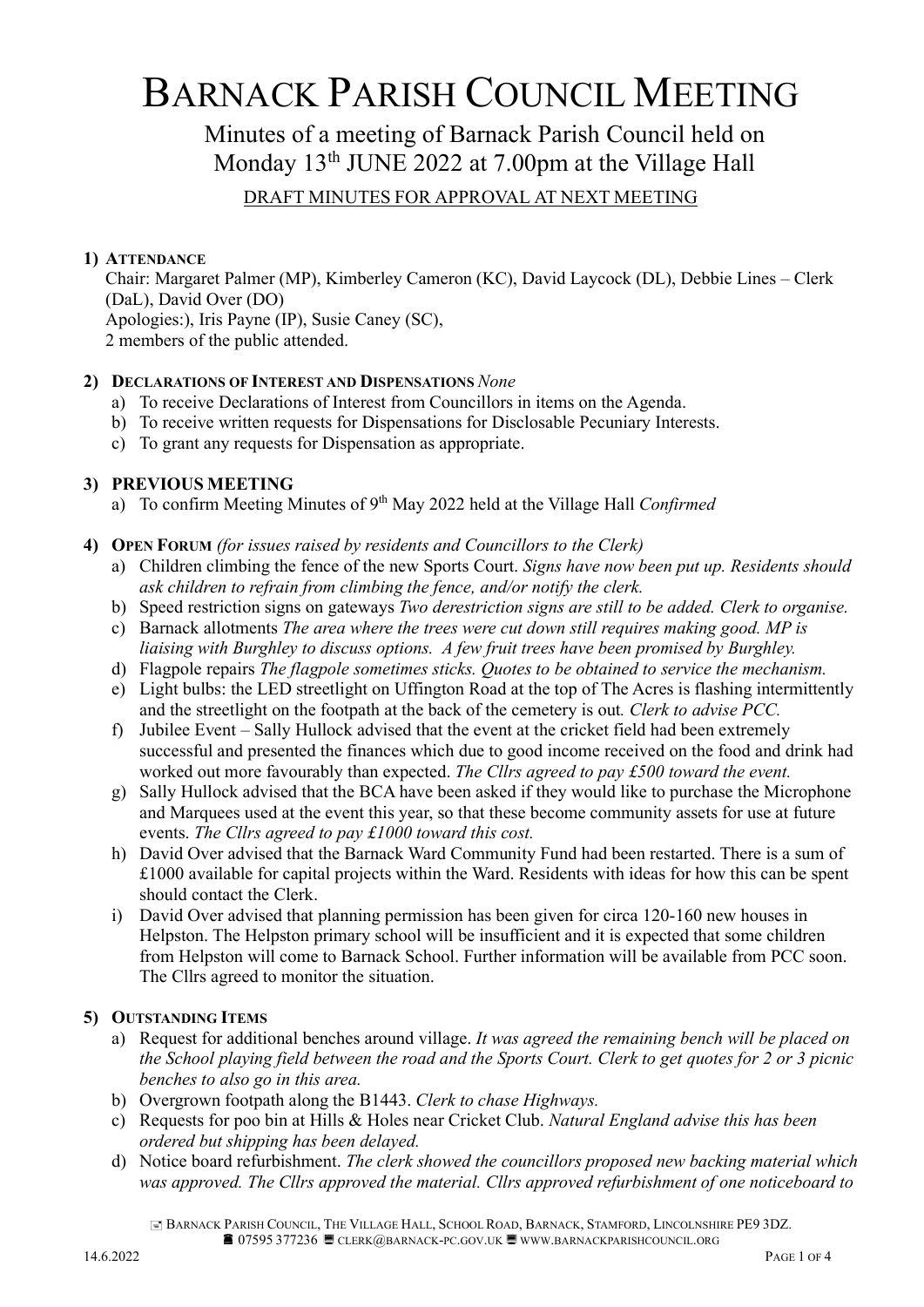check all okay before continuing with the others.

- $e$ ) Hills & Holes fencing amelioration *Natural England has agreed to install a new gate on the Walcot* Road opposite the entrance to the Millstone.
- f) Funded pond conservation project Clerk to discuss with farmer.
- g) Trees for publicly accessible land. Suggestions for places to put additional trees should be made to the Clerk.
- h) Graffiti Clerk to follow up with police. Graffiti to be removed asap.
- i) Bollards at the War Memorial. 3 bollards are requested not two. The ones installed are in the wrong position and the curb edging has not been made good. Clerk to follow up with Highways.

#### 6) CORRESPONDENCE

- a) NALC, CAPALC & PCC circulars. Noted.
- b) Email received regarding whether additional trees could be planted along the walkway in the Spinney. Some graffiti has appeared on the fence and it is hoped additional planting might deter this. MP advised that all such maintenance and landscaping is the responsibility of the management company, First Port. Residents should contact them with this request.

#### 7) PLANNING

New or revised applications:

- a) 22/00658/HHFUL 1 Allerton Close Barnack Stamford Erection of a single storey extension to rear of garage for annexe accommodation (Withdrawn)
- b) 22/00615/FUL The Vineyard Plant Nursery Sewerage treatment plant The Councillors object to this application. The capacity of the proposed sewage treatment plant is excessive for occasional use by agricultural workers. They are also concerned that treated effluent may run off into surrounding property.
- c) 22/00767/CTR Cross Roads Cottage, Remove cypress and conifers and replace with fruit tree. No objections.
- d) 22/00734/CTR Cross Roads Cottage, remove leylandii, replace with 2 fruit trees. No objections.

Decisions since last meeting:

- a) 21/01708/HHFUL and 22/00058/LBC 22 Main Street, Barnack Single storey extension to garage annexe, with link to house, replacement of outbuilding with single storey garden office and inground swimming pool. Revised plans submitted. Permitted.
- b) 22/00074/HHFUL 7 Whitman Close Barnack Two storey side/rear extension and installation of solar panels following demolition of existing conservatory, front porch and single storey element Permitted.
- c) 22/00578/CTR Paddock Gate, 3m reduction to silver birth branch. Permitted.
- d) 21/01170/HHFUL 2 The Old Stackyard, Pilsgate resubmission of garage and extension works. Permitted.
- e) 22/00514/FUL 4 Bainton Road, Barnack for Replace current sloping & flat roof with sloping roof over existing single storey extension – Lawful.
- f) 22/00413/HHFUL and 00414 amendment Kylemore Cottage, Uffington Road, Barnack Demolition of conservatory and store, construction of extensions and other alterations (part retrospective) Awaiting decision.

Awaiting Decision:

- a) SK 22/0376 Land Off Kettering Road, Stamford, PE9 2JS Erection of 4 detached dwellings and garaging, creation of access, and associated landscaping Awaiting decision
- b) 22/00271/FUL The Post House, Main Street, Barnack Demolition of existing dwelling and outbuilding and erection of new georgian style dwelling with associated outbuilding, landscaping and boundary Awaiting decision
- c) 22/00409/HHFUL 9 Orchard Road, Barnack, lowering of kerbside for off-road parking Awaiting decision.
- d) 22/00317/LBC The Village Hall, School Road, Barnack, new doors Awaiting decision.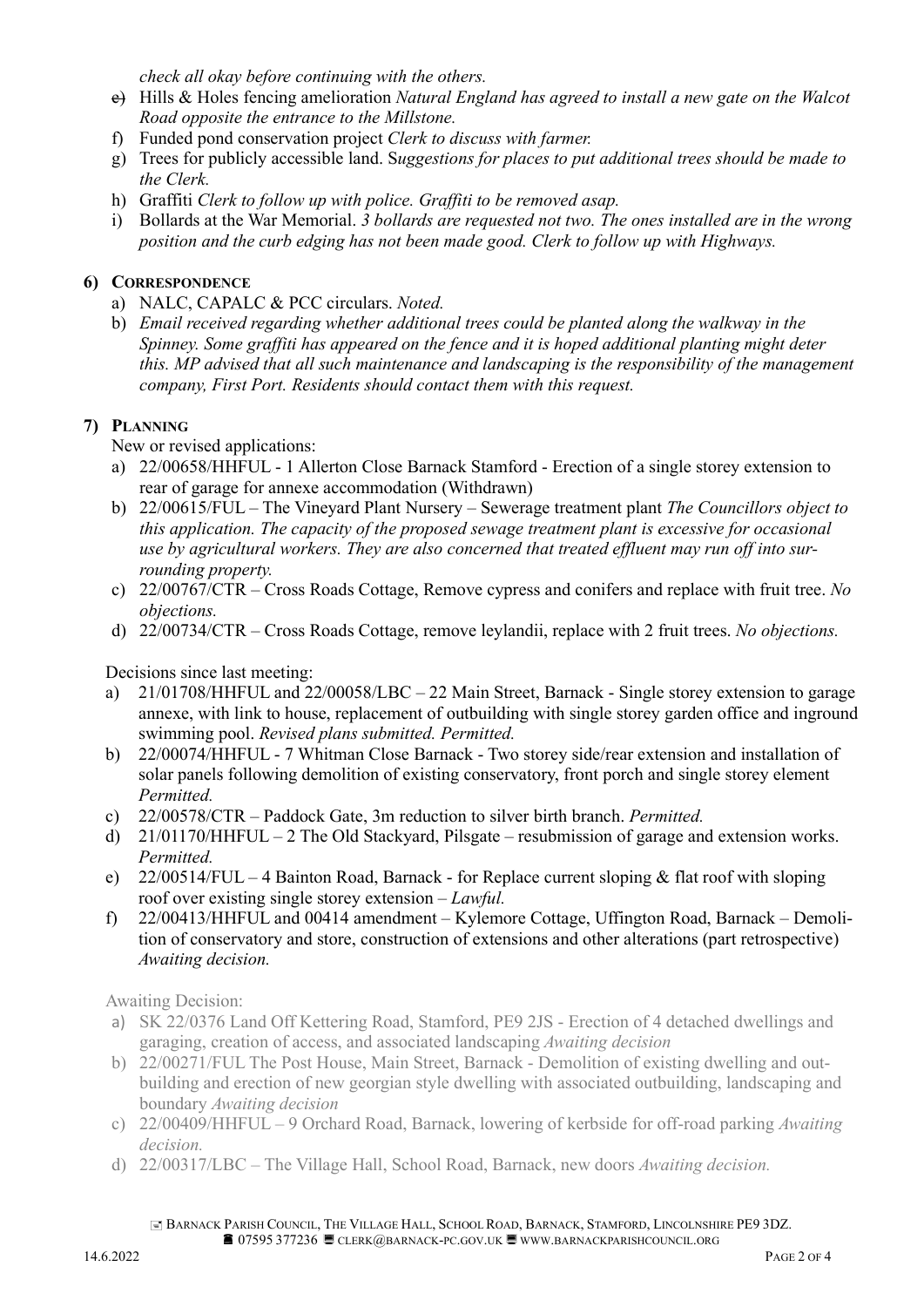#### 8) BURIAL GROUNDS

- a) Maintenance: on-going bench renovation. No update.
- b) Rosamund Steele ashes interment Noted.

#### 9) FINANCIAL

- a) To approve:
	- i. Monthly Finances, May 2022 Approved.
- b) To approve payment of the following outstanding accounts: Approved.
	- i. £696.69 Clerk pay and expenses for May 2022. 19 hours overtime noted associated with setup of the new Sports Court.
	- ii. £90.00 Barnack Community Association hall bookings
	- iii. £75.60 D Lines expenses food and drinks for Village Meeting
	- iv. £11.71 WAVE Water bill
	- v. £138.72 Amazon Business Notice board for Sports Court
	- vi. £88.65 Chadwick Design Website hosting and domain renewal
	- vii. £214.20 ESPO Bin for sports court.
- c) To approve payments made since last meeting: Approved.
	- i. £400.00 Elwoods grass mowing
	- ii. £27.00 BJ's Print & Design Village Meeting leaflet
	- iii. £3,610.10 HfH Kitchen replacement
	- iv. £47.82 Donna Sackree Sports Court Welfare Officer expenses
	- v. £0.01 Go Cardless Verification
	- vi. £844.98 Shed for Sports Court
	- vii. £517.54 BHIB Insurance renewal 1.6.22 31.5.23
- d) To note monies received: Noted.
	- i. £50.00 refund LoveAdmin
	- ii. £300 Southorpe PC Cemetery contribution
	- iii. £5,905.62 VAT refund 2021/22 Financial Year
	- iv. £20.00 Rosamund Steele Ashes interment
	- v. £75.00 L S Baker Ltd (Set in Stone) headstone

#### 10) REPORTS

- a) Ward Group Meeting No meeting.
- b) Parish Liaison Group No meeting.
- c) JCC / Barnack Nature Recovery Plan. Cllrs MP and IP continue to monitor the grassland enhancement attempts of 2021.
- d) Traffic Calming The Clerk advised that no update has been received from Highways despite escalation further up the management chain. She will chase again. The Cllrs were disappointed that Highways continue to be so slow given the importance of traffic calming and the previous errors and delays caused by Highways.
- e) Communications and website. No update.
- f) Local Heritage List. No update.
- g) Parish Conference MP attended the conference on  $8<sup>th</sup>$  June and advised the focus was on Nature Recovery and the Environment.

#### 11) OTHER ITEMS

- a) Barnack Sports Pavilion: design and planning application. Clerk expects to put this in to Planning within next couple of weeks.
- b) Barnack Sports Court to discuss the following:
	- i. Handover from contractors and Opening Date  $A$  councillor inspection of the court discovered some damaged areas and woodchip embedded in the tarmac. The Contractors have agreed to

 BARNACK PARISH COUNCIL, THE VILLAGE HALL, SCHOOL ROAD, BARNACK, STAMFORD, LINCOLNSHIRE PE9 3DZ. **■ 07595 377236 ■ CLERK@BARNACK-PC.GOV.UK ■ WWW.BARNACKPARISHCOUNCIL.ORG**